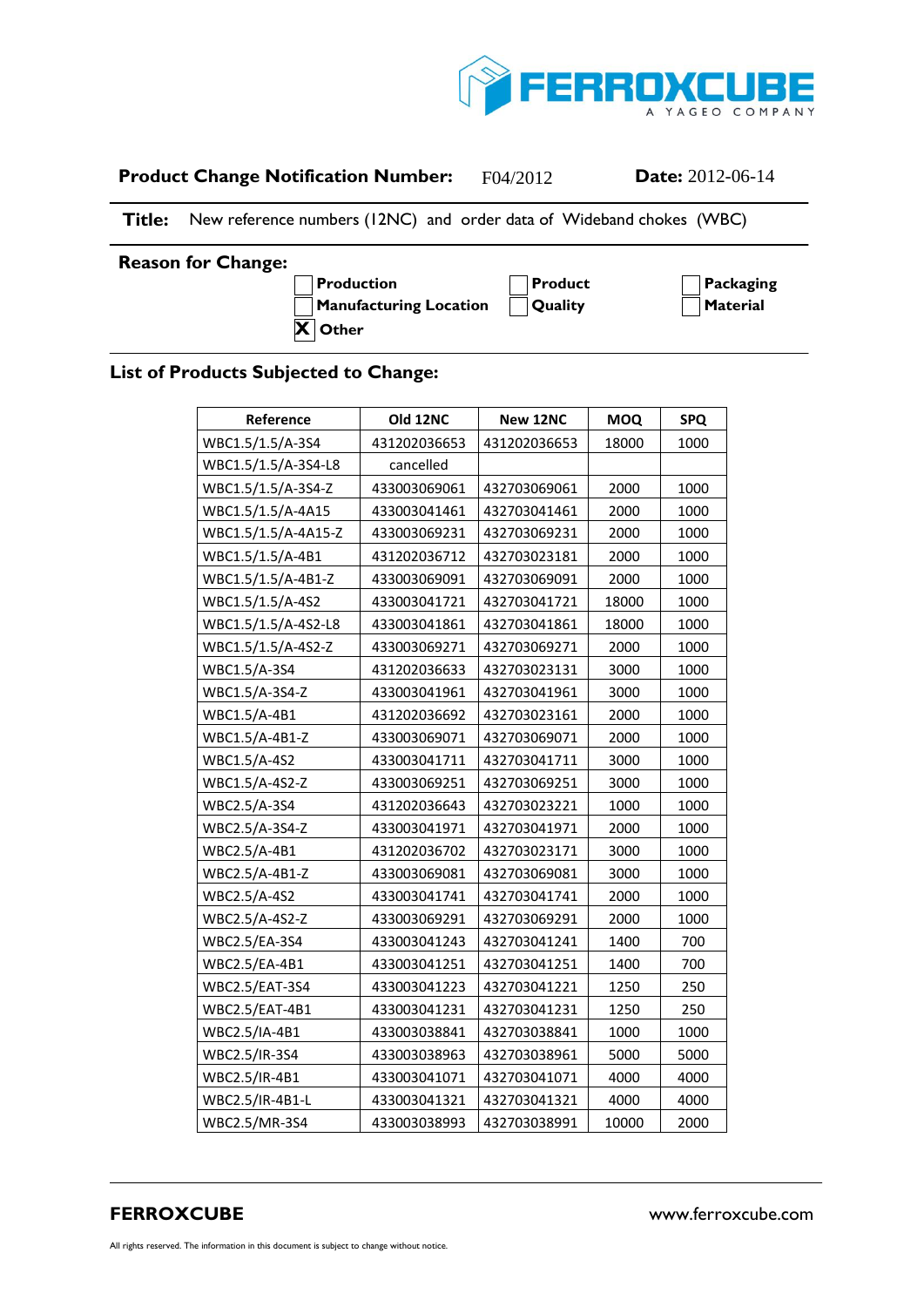

| WBC2.5/R-3S4        | 433003038083 | 432703038081 | 4000  | 4000 |
|---------------------|--------------|--------------|-------|------|
| WBC2.5/R-3S4-Z      | 433003069111 | 432703069111 | 4000  | 4000 |
| WBC2.5/R-4B1        | 433003041181 | 432703041181 | 4000  | 4000 |
| WBC2.5/R-4B1-L      | 433003041602 | 432703041601 | 4000  | 4000 |
| WBC2.5/R-4B1-PO     | 433003041571 | 432703041571 | 4000  | 4000 |
| WBC2.5/R-4B1-Z      | 433003069351 | 432703069351 | 4000  | 4000 |
| WBC2.5/R-4S2        | 433003041851 | 432703041851 | 8000  | 4000 |
| WBC2.5/R-4S2-Z      | 433003069361 | 432703069361 | 8000  | 4000 |
| WBC2.5/SA-3S4       | 433003041523 | 432703041521 | 6000  | 6000 |
| WBC2.5/SA-3S4-E     | 433003041343 | 432703041341 | 6000  | 6000 |
| WBC2.5/SA-3S4-Z     | 433003069261 | 432703069261 | 3000  | 1000 |
| WBC2.5/SA-4B1       | 433003041531 | 432703041531 | 2000  | 1000 |
| WBC2.5/SA-4B1-E     | 433003041351 | 432703041351 | 6000  | 6000 |
| WBC2.5/SP-3S4       | 433003041363 | 432703041361 | 2000  | 2000 |
| WBC2.5/SP-3S4-Z     | 433003069161 | 432703069161 | 2000  | 2000 |
| WBC2.5/SP-4B1       | 433003041431 | 432703041431 | 2000  | 2000 |
| WBC2.5/SP-4B1-Z     | 433003069221 | 432703069221 | 2000  | 2000 |
| WBC2.5/SR-3S4       | 433003041513 | 432703041511 | 4000  | 4000 |
| WBC2.5/SR-4B1       | 433003041381 | 432703041381 | 12000 | 4000 |
| WBC2.5/SR-4B1-PG    | 433003041641 | 432703041641 | 4000  | 4000 |
| WBC2.5/SR-4B1-PG-Z  | 433003069241 | 432703069241 | 4000  | 4000 |
| <b>WBC2/R-4A15</b>  | 433003036181 | 432703036181 | 2400  | 2400 |
| WBC2/R-4A15-Z       | 433003069101 | 432703069101 | 2400  | 2400 |
| <b>WBC2/R-4S2</b>   | 433003041731 | 432703041731 | 3200  | 3200 |
| WBC2/R-4S2-Z        | 433003069281 | 432703069281 | 3200  | 3200 |
| <b>WBC2/RT-4A15</b> | 433003041051 | 432703041051 | 1000  | 1000 |
| WBC2/RT-4A15-Z      | 433003069121 | 432703069121 | 3000  | 3000 |
| WBC3/CR-4B1         | 433003041131 | 432703041131 | 3000  | 1500 |
| WBC3/CR-4B1-Z       | 433003069171 | 432703069171 | 3000  | 1500 |
| WBC3/ER-3S4         | 433003041263 | 432703041261 | 1400  | 700  |
| WBC3/ER-3S4-Z       | 433003069151 | 432703069151 | 1400  | 700  |
| WBC3/ER-4B1         | 433003041271 | 432703041271 | 1400  | 700  |
| WBC3/ER-4B1-Z       | 433003069181 | 432703069181 | 1400  | 700  |
| WBC3/ERT-3S4        | 433003041413 | 432703041411 | 1500  | 1500 |
| WBC3/ERT-3S4-Z      | 433003069191 | 432703069191 | 1500  | 1500 |
| WBC3/ERT-4B1        | 433003041421 | 432703041421 | 1500  | 1500 |
| WBC3/ERT-4B1-Z      | 433003069201 | 432703069201 | 1500  | 1500 |
| <b>WBC3/R-3S4</b>   | 431202036763 | 432703023191 | 12000 | 4000 |
| WBC3/R-3S4-L        | 433003038973 | 432703038971 | 12000 | 4000 |
| WBC3/R-3S4-Z        | 433003041941 | 432703041941 | 3200  | 3200 |
| WBC3/R-4A15         | 433003041451 | 432703041451 | 3200  | 3200 |
| WBC3/R-4A15-Z       | 433003069211 | 432703069211 | 3200  | 3200 |
| $WBC3/R-4B1$        | 433003041141 | 432703041141 | 3000  | 1000 |